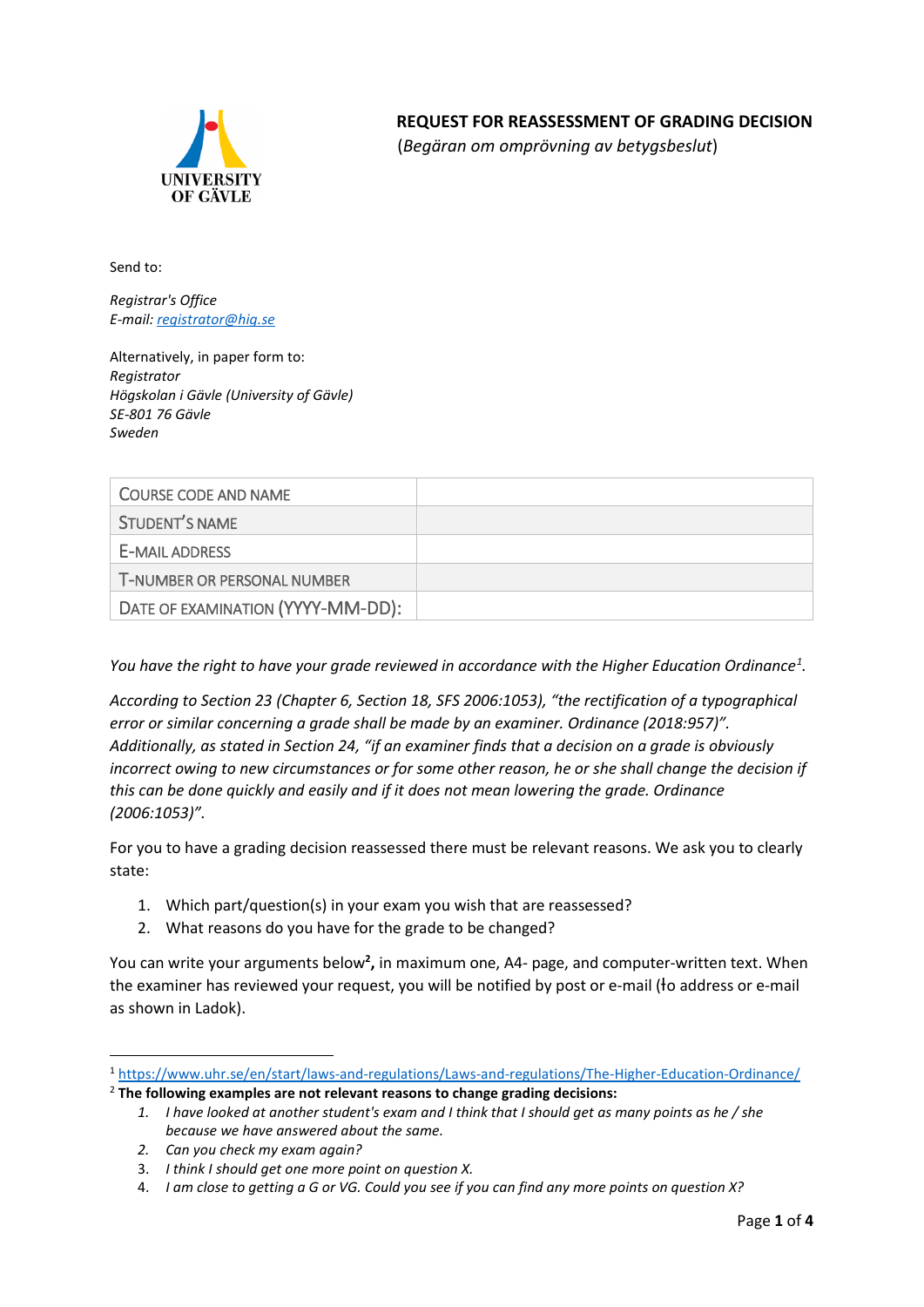A copy of you exam must be attached.

**I would like the following to be reassessed:**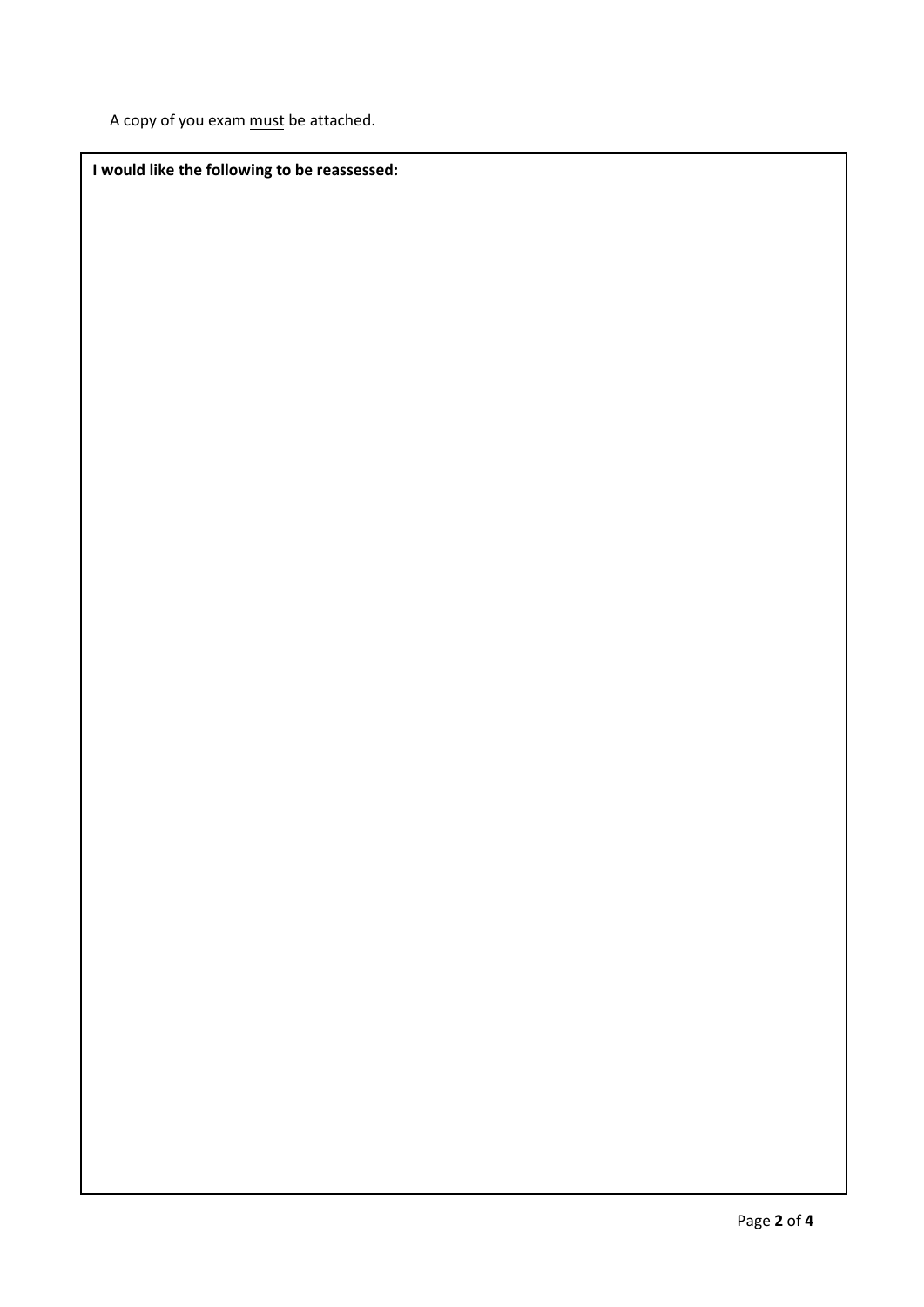## **Examiner's decision**

I have reviewed the submitted request for reassessment of grading decision

| tor examination in | ' examination date |  |
|--------------------|--------------------|--|
|                    |                    |  |
|                    |                    |  |

\_\_\_\_\_\_\_\_\_\_\_\_\_\_\_\_\_\_\_\_\_\_\_\_\_\_\_\_\_\_\_\_\_\_\_\_\_\_\_\_\_\_\_\_\_\_\_\_\_\_\_\_\_\_\_\_\_\_\_\_\_\_\_\_\_\_\_\_\_\_\_\_\_\_\_\_\_\_\_\_\_\_

\_\_\_\_\_\_\_\_\_\_\_\_\_\_\_\_\_\_\_\_\_\_\_\_\_\_\_\_\_\_\_\_\_\_\_\_\_\_\_\_\_\_\_\_\_\_\_\_\_\_\_\_\_\_\_\_\_\_\_\_\_\_\_\_\_\_\_\_\_\_\_\_\_\_\_\_\_\_\_\_\_\_

and the reasons stated by

Name T-number or personal number

Resulting in the following decision:

☐ **The grade is changed to** \_\_\_\_\_\_\_\_\_

Reasons for changing the grade:

☐ **No change.**

Examiner's justification of the decision: